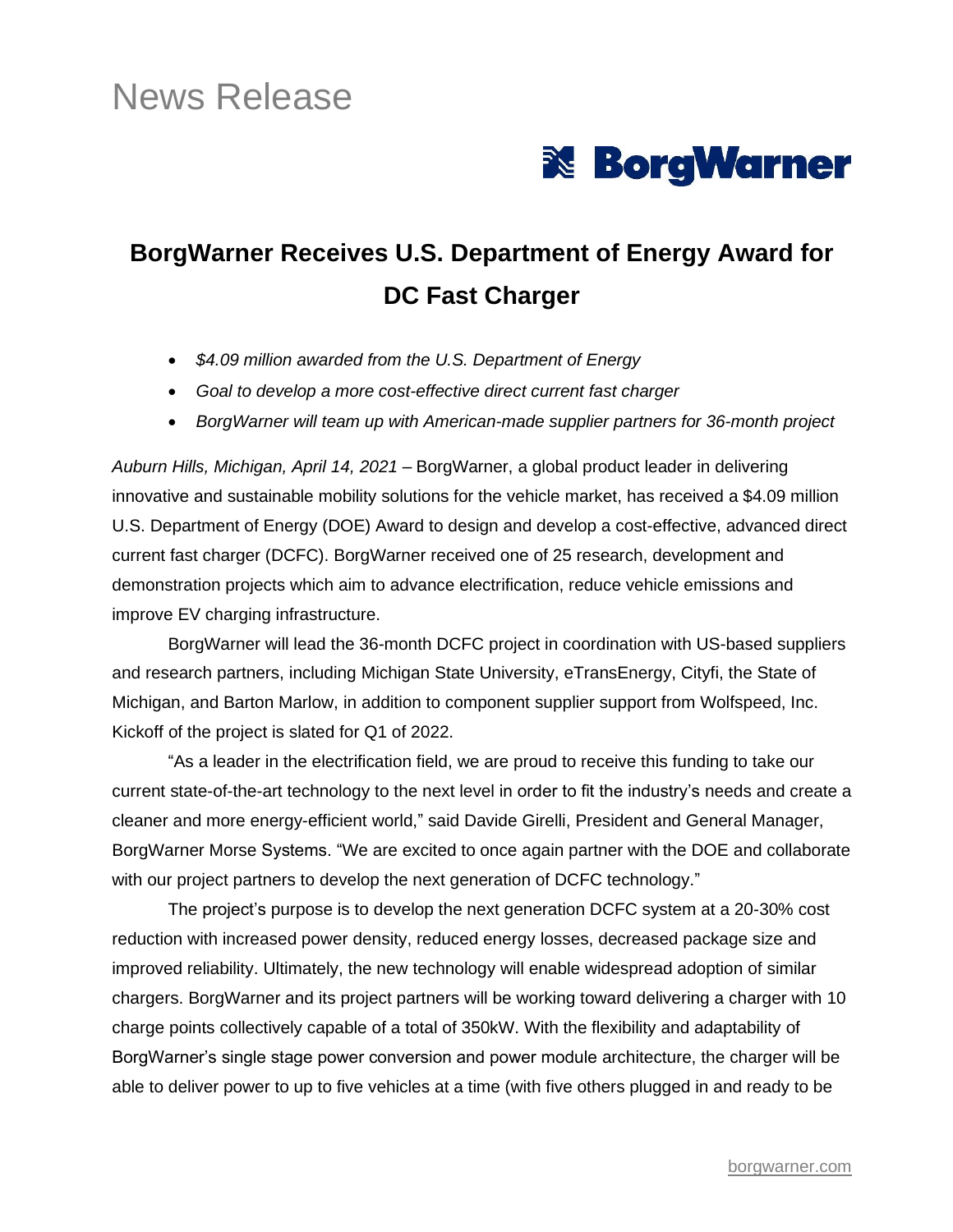BorgWarner Inc. (BorgWarner Receives U.S. Department of Energy Award for DC Fast Charger) – 2

charged). Based on project design, the charger will demonstrate product scalability from 150kW to 350kW or greater and will produce output power from single 25kW power modules.

DCFCs allow for charging at a much faster rate than conventional Level 2 alternating current (AC) chargers with the same ease of accessibility. The DC power can be supplied directly to the vehicle's battery, resulting in higher efficiency. Additionally, because DCFCs allow for higher power levels, charging stations can deploy numerous charge points so that multiple vehicles can be charged simultaneously. The unit will be designed to support current EVs, with the flexibility to easily be upgraded to support potential future battery electric vehicles that operate at higher voltages.

"Paired with our longstanding reputation of delivering excellence, BorgWarner has a seasoned team that is ready to tackle the target areas of innovation to make our DCFC goals come to fruition," continued Girelli. "Our single conversion architecture, power module design and packaging, power electronic capabilities and module building block approach will be the factors that ensure a successful project launch for the EV market."

For a complete list of projects selected for this DOE funding opportunity, click [here.](https://www.energy.gov/sites/default/files/2021-10/FY21_VTO_2475_Low_GHG_selections_table-for_release.pdf)

#### **About BorgWarner**

For more than 130 years, BorgWarner has been a transformative global product leader bringing successful mobility innovation to market. Today, we're accelerating the world's transition to eMobility — to help build a cleaner, healthier, safer future for all.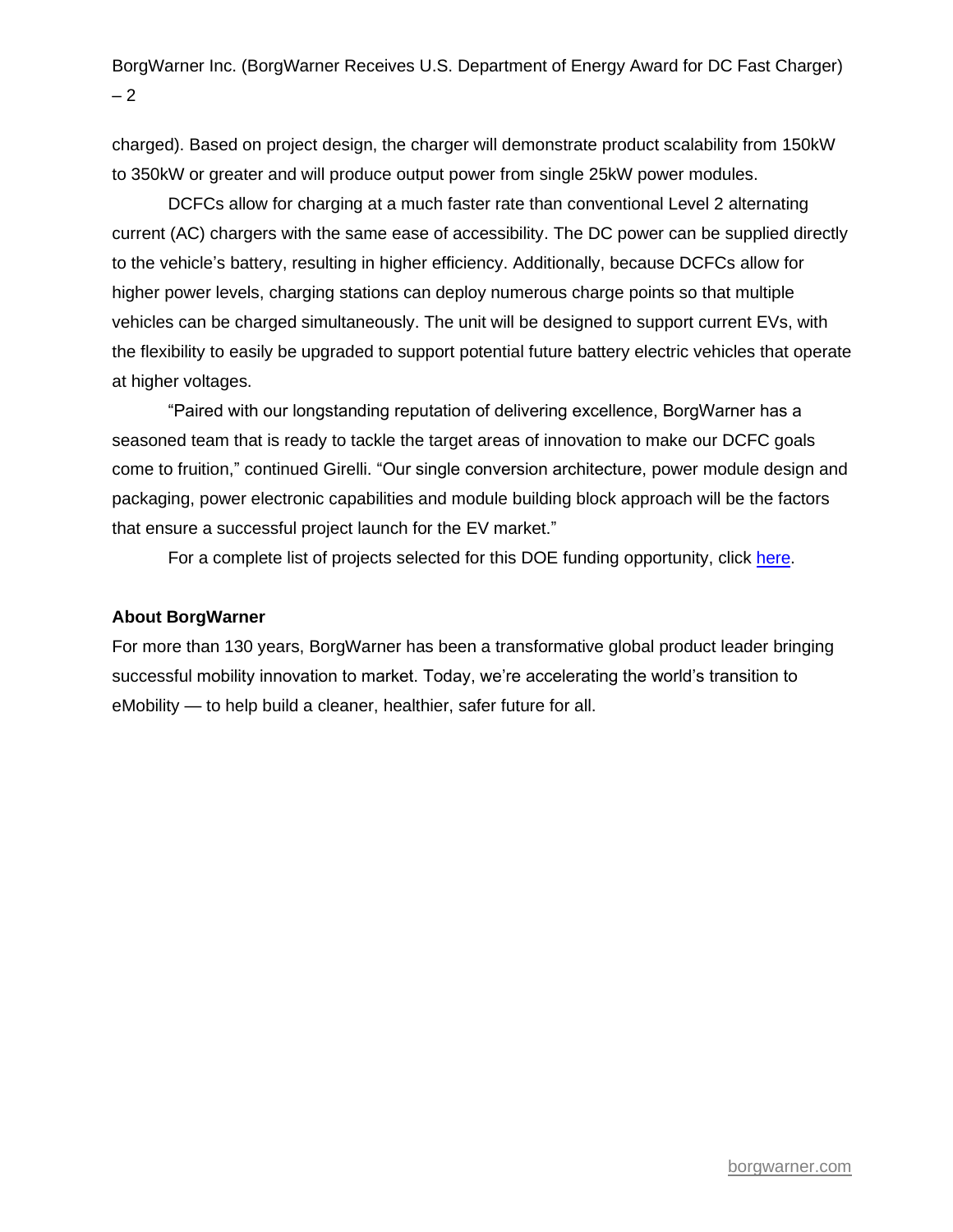BorgWarner Inc. (BorgWarner Receives U.S. Department of Energy Award for DC Fast Charger) – 3



BorgWarner has received a \$4.09 million U.S. Department of Energy (DOE) Award to design and develop a cost-effective, advanced direct current fast charger (DCFC).

**Forward-Looking Statements**: This press release may contain forward-looking statements as contemplated by the 1995 Private Securities Litigation Reform Act that are based on management's current outlook, expectations, estimates and projections. Words such as "anticipates," "believes," "continues," "could," "designed," "effect," "estimates," "evaluates," "expects," "forecasts," "goal," "guidance," "initiative," "intends," "may," "outlook," "plans," "potential," "predicts," "project," "pursue," "seek," "should," "target," "when," "will," "would," and variations of such words and similar expressions are intended to identify such forward-looking statements. Further, all statements, other than statements of historical fact contained or incorporated by reference in this press release that we expect or anticipate will or may occur in the future regarding our financial position, business strategy and measures to implement that strategy, including changes to operations, competitive strengths, goals, expansion and growth of our business and operations, plans, references to future success and other such matters, are forward-looking statements. Accounting estimates, such as those described under the heading "Critical Accounting Policies and Estimates" in Item 7 of our most recently-filed Annual Report on Form 10-K ("Form 10-K"), are inherently forward-looking. All forward-looking statements are based on assumptions and analyses made by us in light of our experience and our perception of historical trends, current conditions and expected future developments, as well as other factors we believe are appropriate under the circumstances. Forward-looking statements are not guarantees of performance, and the Company's actual results may differ materially from those expressed, projected or implied in or by the forward-looking statements.

You should not place undue reliance on these forward-looking statements, which speak only as of the date of this press release. Forward-looking statements are subject to risks and uncertainties, many of which are difficult to predict and